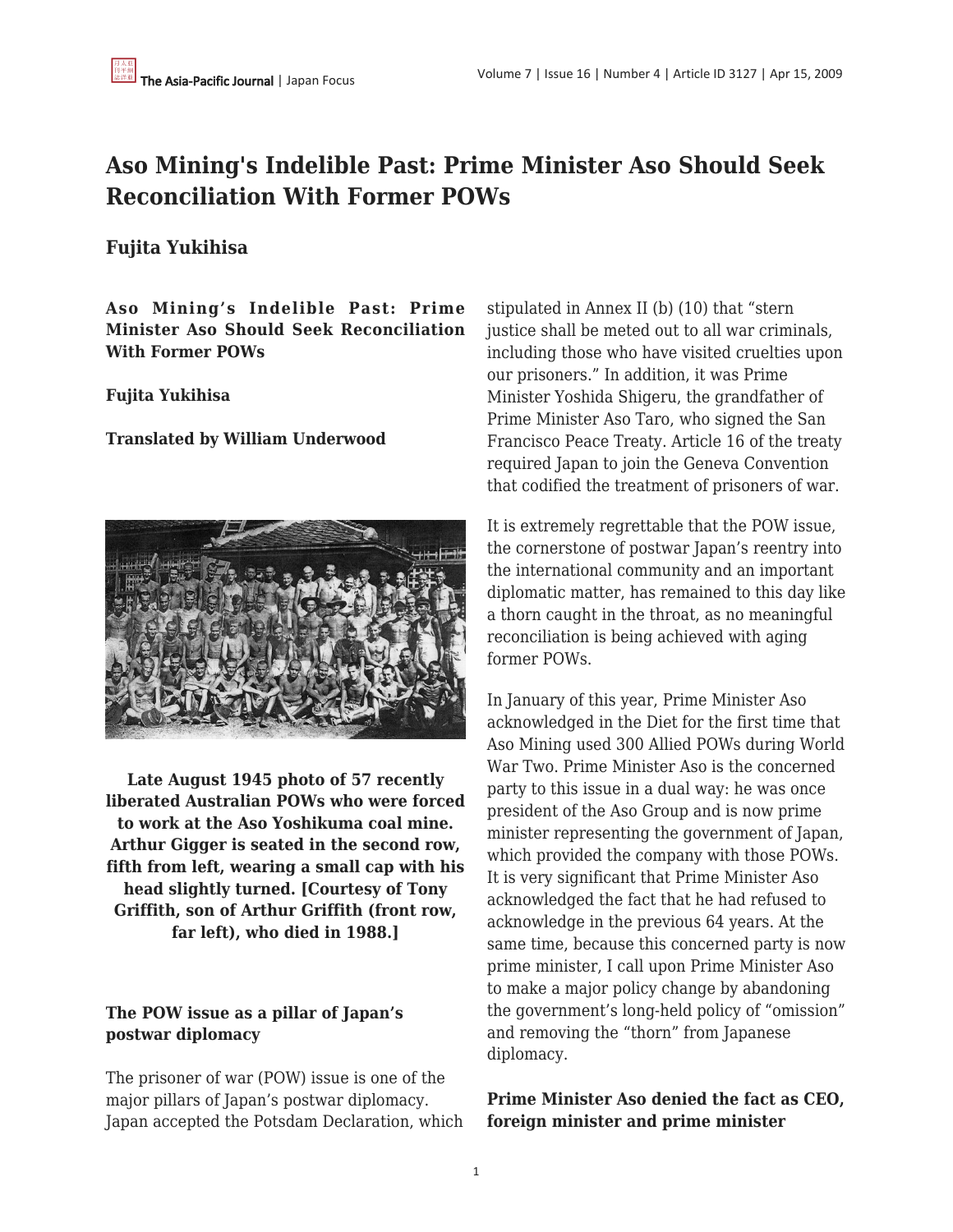

Although Prime Minister Aso denied the existence of Allied POWs (at Aso Mining) until the end of last year, there were many instances where specific information about this reality was presented.

For a description of Western media attention to wartime forced labor by Allied POWs and Korean workers at Aso Mining, beginning right after Mr. Aso became foreign minister, please see next month's article by Mr. Fukubayashi (in the June 2009 issue of SEKAI).

In Australia, former POWs who worked at Aso Mining began to appear in major media outlets. Nine former POWs were interviewed in June and July 2006, with the testimonies of four of these men appearing in media such as the nationally run Australian Broadcasting Corporation (ABC) and The Australian newspaper.

The Foreign Ministry, in its February 27 written response to my written question, stated that the Japanese Embassy and Consulate General in Australia did inform the Ministry in Tokyo of these news stories by official cable. But Prime Minster Aso, who was foreign minister at that time, answered my question during the House of Councillors' Budget Committee meeting on March 9 by saying, "I have absolutely no recollection of receiving such a report."



#### **Prime Minister Aso telling the Diet he knew nothing about POWs at an Aso family coal mine until December 2008 (Tokyo Broadcasting System, March 9, 2009)**

In June 2006, moreover, British journalist Christopher Reed introduced in his article for Japan Focus a letter written by Ms. Marilyn Caruana, the daughter of former POW Mr. John Hall, appealing to Foreign Minister Aso's "honor and decency."

Regarding this letter, however, the Foreign Ministry stated in its February 19 written answer to my written question, "It has not been confirmed that then-Foreign Minister Aso received it."

Furthermore, when reporter Norimitsu Onishi wrote in the International Herald Tribune on November 11, 2006, that "Aso Mining used Asian and Western forced laborers," the Japanese Consulate General in New York posted a rebuttal on its website. "Our government has not received any information the company has used forced laborers," stated the rebuttal, declaring the newspaper article "unreasonable." It was Foreign Minister Aso himself who ordered, via official cable, the posting of the website rebuttal.

However, the Foreign Ministry deleted the posting from the website last December 17, immediately after Aso Mining's use of POW labor became clear with the discovery of relevant information in the basement of the Ministry of Health, Labor and Welfare, which resulted from my Diet questioning. During the House of Councillors' Budget Committee meeting on March 9, I said that the Foreign Ministry must have had some grounds for the foreign minister himself to have challenged the article as not being backed by any evidence. Prime Minister Aso responded to me by admitting:

I think it was decided after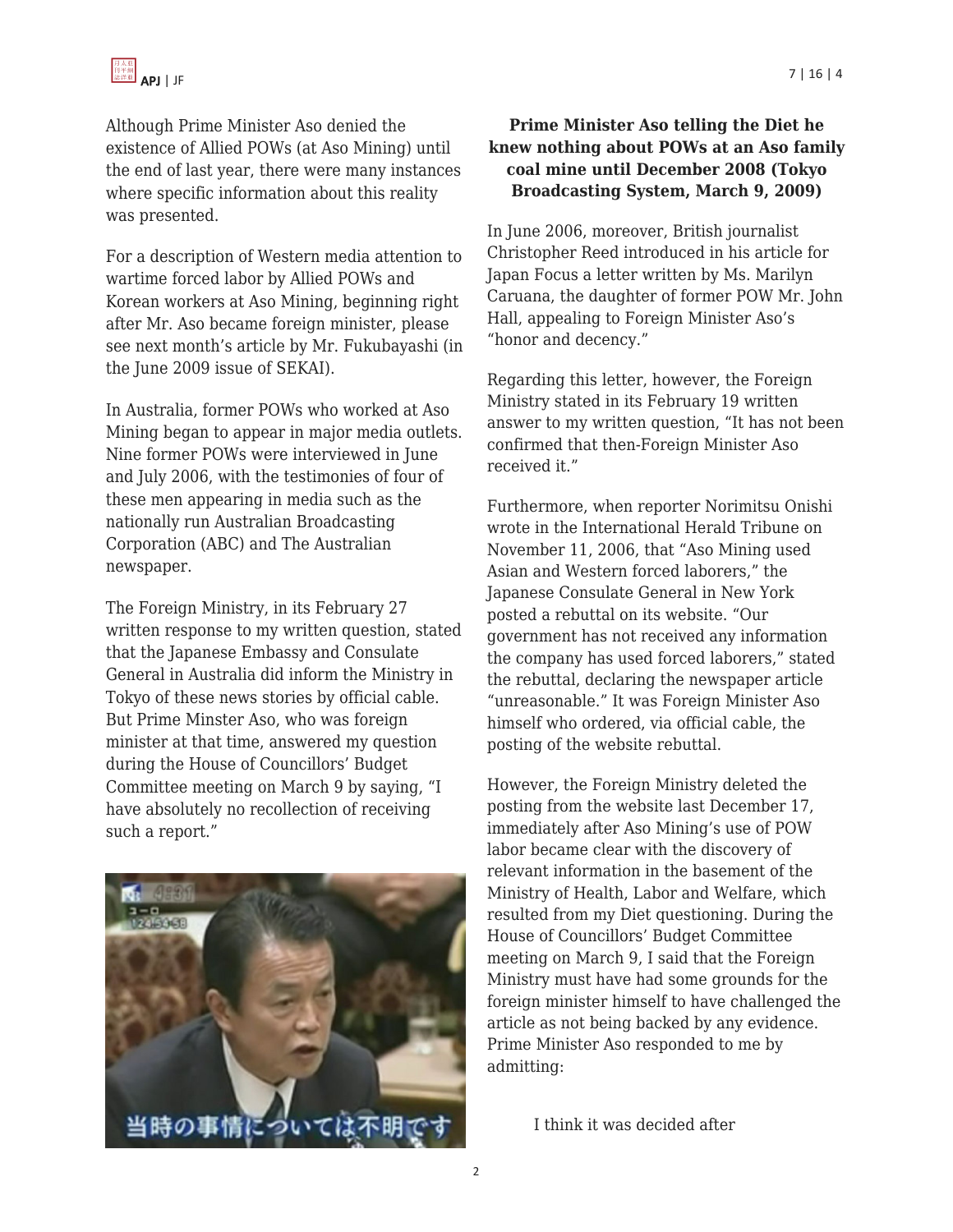confirming the relevant facts among the Ministry's divisions and bureaus and which division should respond. At that time it was not known to us that the Ministry of Health, Labor and Welfare kept this kind of information. The response at that time was not necessarily adequate as a response by the government as a whole.

**The reality of POW forced labor at Aso Mining revealed by information released by the Ministry of Health, Labor and Welfare**

#### **Arimitsu Ken**

The fragmentary nature of records relating to Aso Mining's Yoshikuma coalmine (Fukuoka POW Branch Camp 26), the existence of which was revealed by the Ministry of Health, Labor and Welfare in December 2008, makes it difficult to get the full picture of work and living conditions for the Allied POWs at that time. Also, the period of their internment and labor was rather short, lasting for three months from May 10 to August 15, 1945.

The "Fukuoka Monthly Reports" (for May to August 1945) were released to the public for the first time last December and contain monthly entries on topics such as rations and work descriptions. Entries in the monthly list of deceased for June and July show that two

Australian POWs died at Fukuoka Camp 26, one in each of those months. The names and causes of death are blacked out, but they seem to be John Watson (who died on July 19, 1945, at age 32 from chronic bronchitis and chronic enteritis) and George Leslie Edgar Wilkie (who died on July 11 at age 28 from acute pneumonia and neuralgia, although this may be a mistaken entry for an actual date of death of June 11). This data appears on the "List of Deceased POWs" for Fukuoka Camp 26, created by the POW Research Network Japan. Both men are buried in the Yokohama Commonwealth War Cemetery.

It is noteworthy that the average weight of 197 prisoners of war at Camp 26 in May was shown as 58.44 kilograms in the "Chart of Average Weight for Each Camp." This was about the same as the average weight of 9,993 POWs in the entire Fukuoka camp group, which was shown as 58.598 kilograms. A month later, however, the average weight of the 197 POWs in June was down to 54.144 kilograms, over 4 kilograms less than the previous month and nearly 4 kilograms less than the overall average for 10,130 Fukuoka POWs of 57.966 kilograms, placing Camp 26 at the second from the bottom. In addition, according to the chart describing the labor situation excluding officers, the ratio of prisoners who worked for the month of July was unusually high (90.48 percent of 287 POWs worked) compared to the overall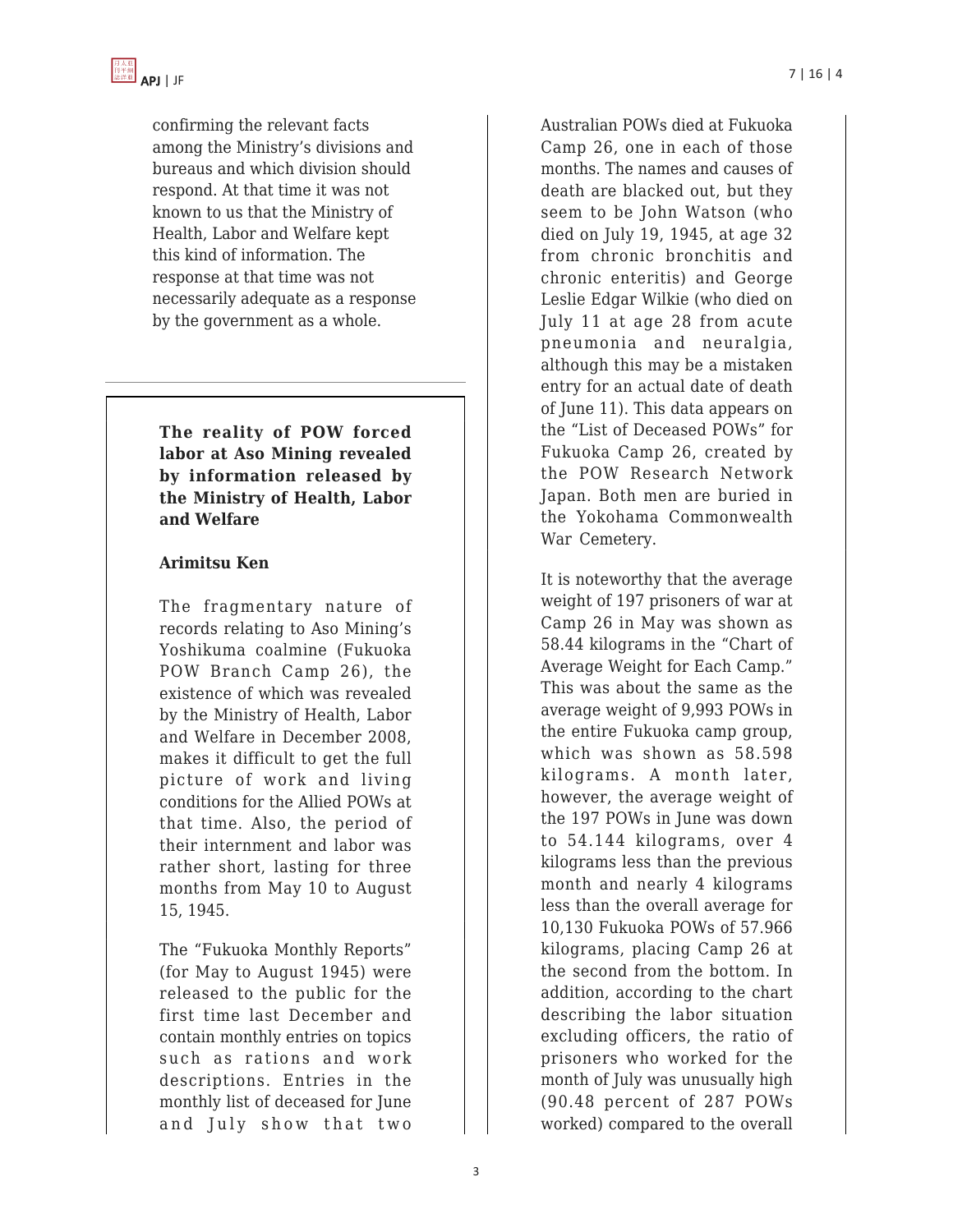

average ratio (80.22 percent) for 10,110 Fukuoka POWs. That ranked the camp in first place and suggests the possibility of rather forcible pressure on POWs to work. But as stated earlier, due to the fragmentary information it cannot be readily concluded whether conditions at the camp were substantially worse than at other camps or whether serious mistreatment of POWs took place.

Although there is no record showing that any Camp 26 personnel were prosecuted by the War Crimes Tribunal, it was confirmed that one person was punished by Japanese authorities. (The reason for the punishment is unknown.) It appears that multifaceted research and verification, including victim testimonies, is needed.

In June 2007, Professor Masaki Yoshiyuki of Daiichi Hoiku University handed a secretary at Foreign Minister Aso's Iizuka district office a copy of the "Aso Mining Company Report," which was submitted by Aso Mining's Yoshikuma coalmine to the Japanese government's Prisoner of War Information Bureau on January 24, 1946. A week later, Mr. William Underwood, a lecturer at Kurume Kogyo University, sent a letter and the same "Aso Mining Company Report" to Foreign Minister Aso's office in the Diet building in Tokyo. This mailing also included "Report 174" about Allied POW Fukuoka Camp 26 at the Aso Yoshikuma mine, which was compiled by the GHQ Legal Investigation Section on February 1, 1946. Mr. Underwood spoke with a secretary at the Aso office in the Diet building twice by

telephone, but has never received any reply about the authenticity of those records.



## **Wartime records discovered in the basement of Japan's Health Ministry late last year (TBS)**

During the Budget Committee meeting on March 9, Prime Minister Aso insisted that "I have absolutely no recollection of receiving these records," but he finally acknowledged the less-than-adequate handling of this matter. He stated, "Our office made inquiries among those who used to work for the old Aso Mining, but could not find related information. This was the matter reported by American media the previous year and it should have been reported to me also."

Until the end of last year, Prime Minister Aso completely denied the existence of the POWs themselves by employing rhetoric such as, "I was five years old when the war ended and have no recollection of those times." He said at a press conference right before assuming the office of prime minister last September and in his answer to my question during the House of Councillors' Foreign Affairs and Defense Committee meeting on November 13, "I was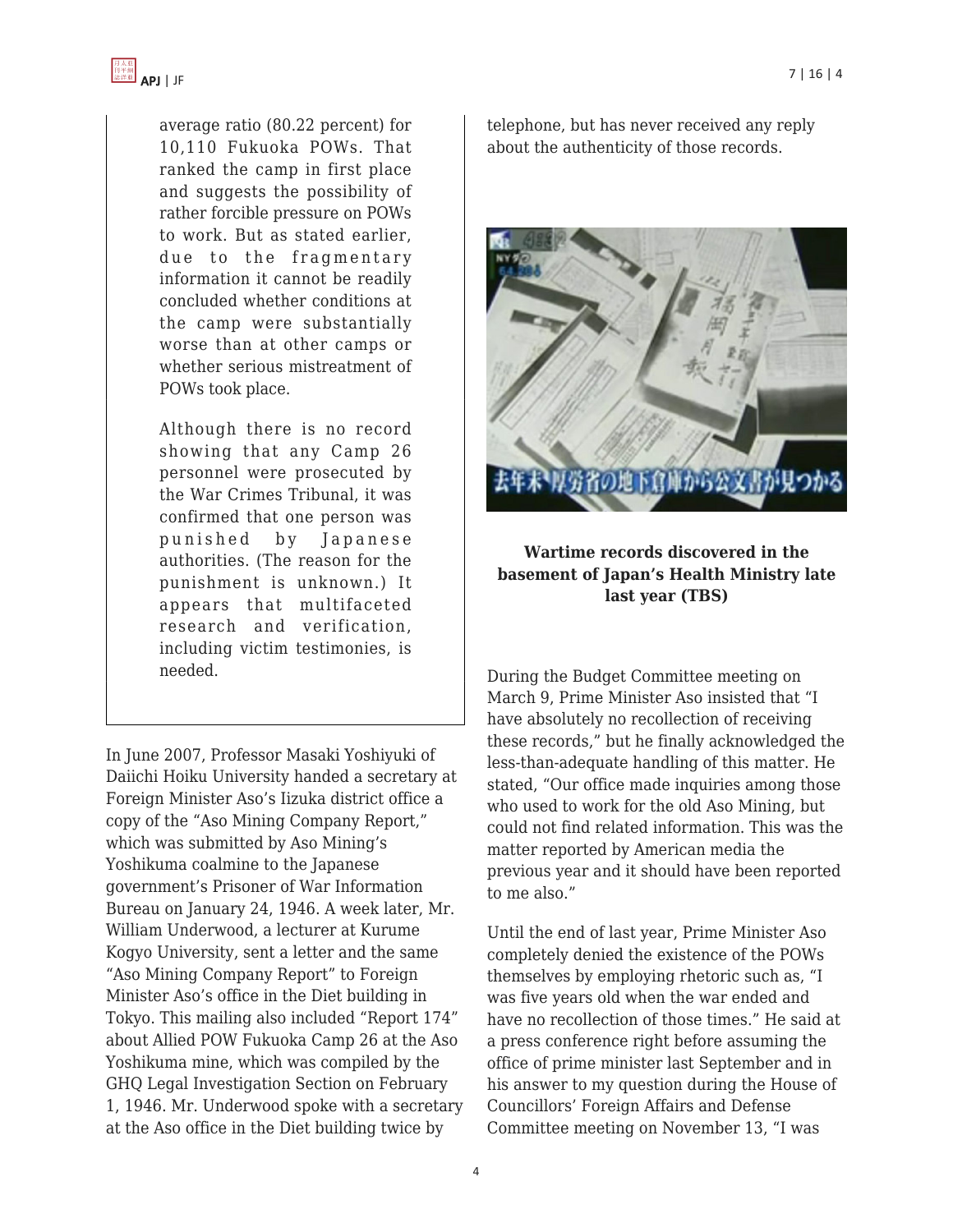four or five years old at that time and had absolutely no knowledge about that fact."

# **POWs missing from The 100-Year History of Aso published by Mr. Aso**

The 100-Year History of Aso was published in 1975 by Aso Taro, who was president and CEO of Aso Cement Co. (presently Aso Co.) and the book's publisher and editor-in-chief. The 1,500 page book contains detailed accounts of the glorious story of the Aso family and its business empire. Among its editors were men with wartime connections to the Aso Yoshikuma coalmine. Inexplicably, however, there is no mention at all of the POWs or the POW camp at Aso Mining, even though there is a passage stating, "POW camps were set up one after another at mines such as Furukawa Omine, Nittetsu Futase, Mitsui Yamano and Kaizuka Onoura," as well as references to Korean workers.

On this point, Prime Minister Aso answered during the March 9 Budget Committee meeting that, because he became company president the year the book was published, he was not involved in the editorial process and has no idea about the situation at that time. But Mr. Aso became president of the company in May 1973 and The 100-Year History of Aso was published in April 1975. He had been president for nearly two years when he oversaw this company project. If his excuse were to be accepted, he may as well say, "Since I have just become prime minister I have no idea about this year's budget or the content of bills." Furthermore, since he says (in reference to the Aso POWs), "I was five years old at that time so I don't know the facts," he might as well say, "Prewar events that took place before I was born or things in foreign countries that I cannot see for myself do not concern me as prime minister." Such behavior by a leader who represents a country is obviously unacceptable.

#### **Villagers knew the existence of the POWs**

In early March, I visited Keisen-machi in Fukuoka Prefecture, where the Aso Yoshikuma coalmine was located. I was able to meet five local residents who either had met or had some exchange with the POWs during or after the war. These local residents were children at the time and are now in their late 70s. They gave detailed accounts while taking me to the former POW camp site and showing me a map of the POW camp.

I was told about experiences such as the following: "A group of POWs passed by my house on their way to cultivation work, sandwiched between soldiers in front and back." "Several POWs carrying big containers came to fetch water." "After the war, they came with their relief goods such as chocolate and chewing gum that were dropped from Allied cargo planes, to barter for things like our chickens and eggs." "They were all gaunt and wearing shorts." Naturally, the villagers knew the prisoners were there.



**Joe Coombs pointing to himself in the group photo of newly liberated Aso POWs (TBS)**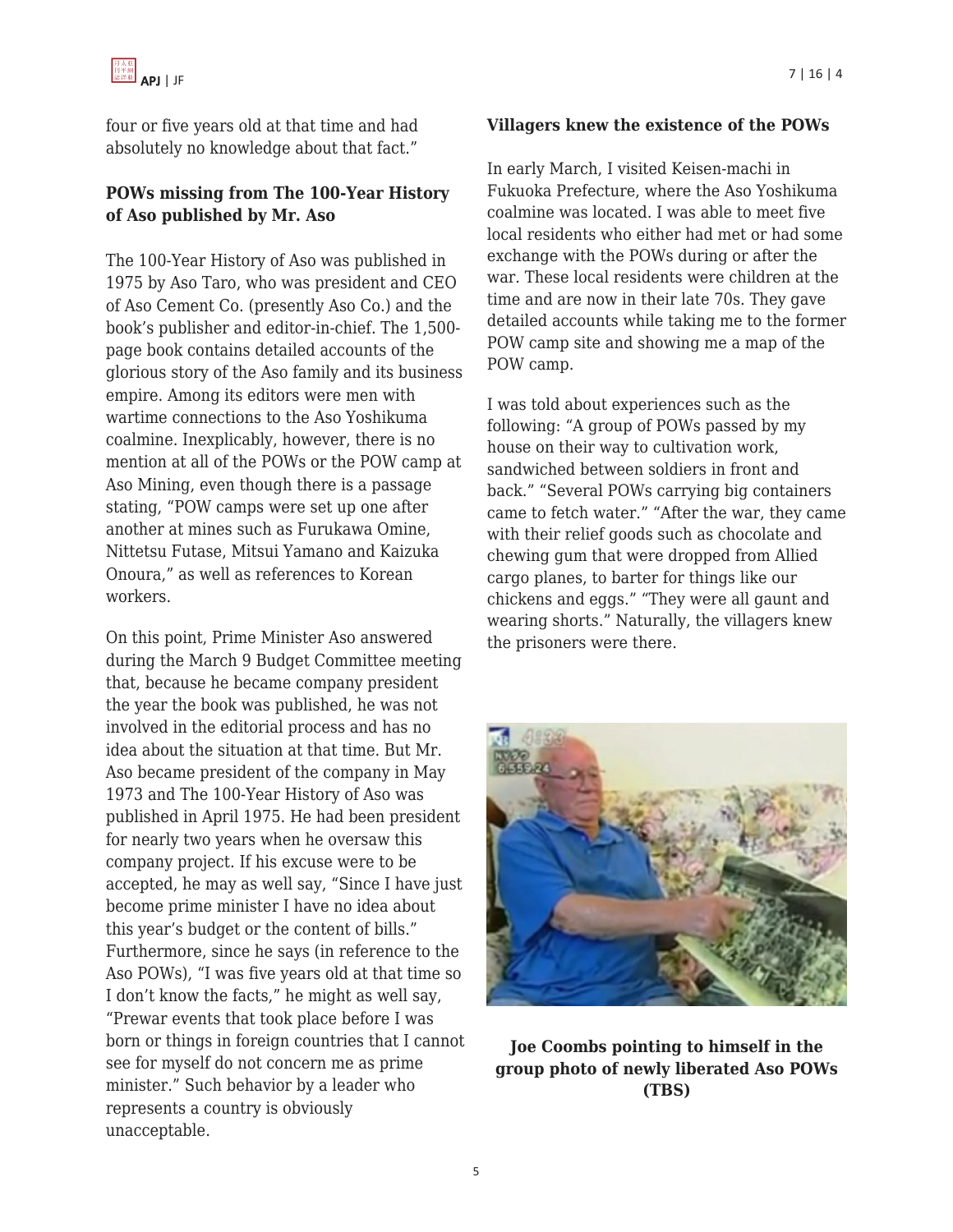The more I listened to such stories told at the actual location, the more I realized that it was impossible for Prime Minister Aso, the Foreign Ministry, and people connected with the Aso Group not to have known about the existence of the POWs. Were they forced into their continuous denials because they already knew about the POWs due to the previously mentioned media reports, records presented by researchers, and testimonies of the prisoners themselves?

Indeed, the survivors among the "300 POWs who were erased by Aso Mining for 64 years" were appearing before us like phantoms.

# **Segment on POWs at Aso Mining from Tokyo Broadcasting System's News Bird television program, March 9, 2009 (source of images used in this article)**

As the president who compiled the 100-year history of the company that used POWs, as the foreign minister when the existence of the surviving POWs became clear in 2006, and as the prime minister representing the Japanese Government that sent the POWs to the coal mine – Should not Prime Minister Aso, at each of these junctures, have admitted the reality of the POWs and responded appropriately?

The Japanese government finally was cornered into having to officially investigate the fact of POW labor that Aso Mining had kept sealed last November 13, when I submitted the "Aso Mining Company Report" to the Diet during a meeting of the House of Councillors' Committee on Defense and Foreign Affairs. Forty-three pages of records were presented to me by the Ministry of Health, Labor and Welfare (MHLW) on December 16, 2008. I was told that these documents from the POW Information Bureau were taken over by the First Demobilization Ministry and transferred

to the custody of the Welfare Ministry (currently the MHLW) in 1956, and then never taken out until last year. I asked how this could have happened and received the following answer: "It was because matters requiring investigation were never brought up."

This means that POW issues have never been properly discussed in a political context during the 53 years since the MHLW took charge of the materials. I trembled when I saw the records that were revealed and thought, "God has not abandoned those 300 POWs." This was because among the source records that survived document burning, for some reason only the 1945 issues of the "Fukuoka Monthly Reports" were found. It was from May to August 1945 that the Allied POWs were used by Aso Mining. Had the records for those months not been discovered, it is highly possible that the 300 POWs would have been consigned to oblivion by Prime Minister Aso and the Japanese government.

## **My conversations with the surviving POWs in Australia**

I had the pleasure of speaking with three surviving Australian POWs by telephone on January 18, 2009. Some family members gladly assisted my dialogue with their fathers, who are around 90 years old and not in good health. The three men recalled their experiences for me.

#### Mr. John Hall (born in 1919):

"At the POW camp, we were given 1.5 cups of rice and uncooked green vegetables per day, and forced to work for twelve hours. In the Yoshikuma coalmine, we had to go down very deep, where we dug coal. We worked at the third level. The air was very filthy and full of coal dust. The posts of the mine were very old and fragile, so we had falls all the time and it was very dangerous. When we had to push heavy trolleys full of coal, we were hit whenever the trolley got off the rail."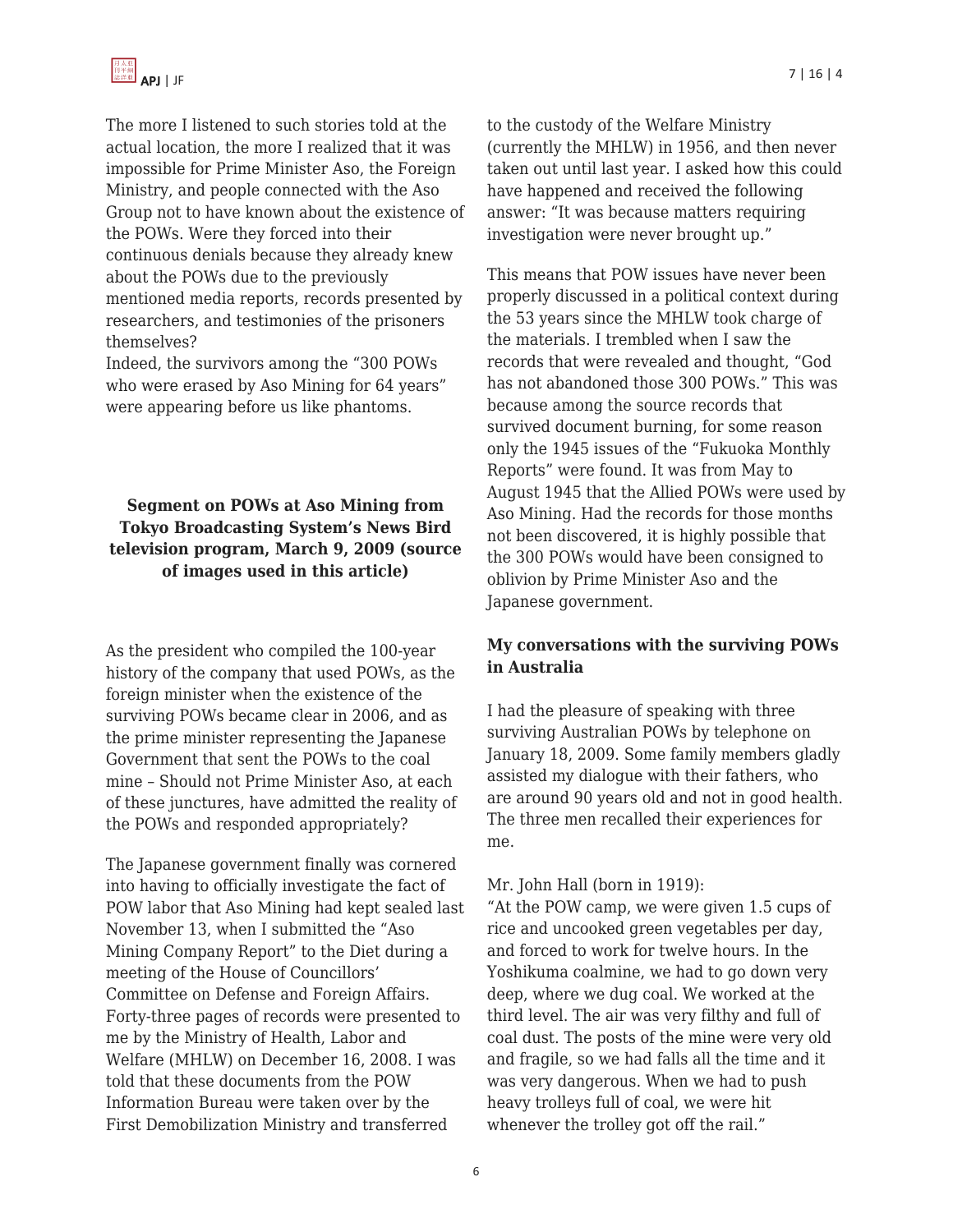

#### Mr. Arthur Gigger (born in 1920):

"Treatment was not bad, but we didn't have enough food and clothing. We were working in rags. It seemed it was a newly built accommodation, and very good. I don't want anything from the Japanese government, but I want them to acknowledge we were slave laborers."

#### Mr. Joe Coombs (born in 1920):

"We had several falls at the coal mine. Some of them were quite big, but fortunately no one was seriously injured. The camp itself consisted of new buildings. But the situation in the mine was terrible. It took us half an hour to walk down for around one mile from the entrance to the coal face. We worked in two shifts for twelve hours a day. I was around 80 kilograms but towards the end of the war my weight was down to around 48 kilograms. I'm ready to receive any kind of compensation from the Japanese government."



**Published by Aso Taro in 1975, The 100- Year History of Aso does not mention the company's POW workforce (TBS)**

**Three requests from former POWs to Prime Minister Aso**

These three former POWs, who at around 90 years old are facing the final phase of their lives, wrote letters to Prime Minister Aso in early February. They requested that the prime minister do three things:

1) Apologize for the inhumane treatment I suffered and the forced labor I performed; 2) Apologize for neglecting the historical truth about us POWs for the past 64 years until now; 3) Pay monetary compensation in line with global norms for redressing historical injustices.

That these men are not asking for direct individual compensation for their forced labor or so-called work makes me appreciate their deep consideration, and therefore the importance of their request. I have come to know the current circumstances of these elderly survivors. It reminds me of the cases where the lost pension records of elderly Japanese were recovered and their pension amounts were finally determined, but only after the retirees had died without receiving the belated payments. There is not much time left. There is information that nine former POWs were still living as of 2006, but only four or five are alive today. My intention has never been to blame Prime Minister Aso for the old misdeeds of Aso Mining. Negligence and concealment, however, could not be permitted. It is possible to verify and make amends.

This is the United Nations "Year of International Reconciliation." As I pleaded during a meeting of the Budget Committee, "By all means, I would like the prime minister to invite to Japan the three or four of these men who are able to travel. Please communicate with them for reconciliation. It is the UN Year of Reconciliation. I strongly request that decisive actions be taken." Prime Minister Aso replied, "It is possible that I could have the Foreign Ministry consider this as part of its work. Naturally, though, I could not do that arbitrarily just because I was at Aso Mining."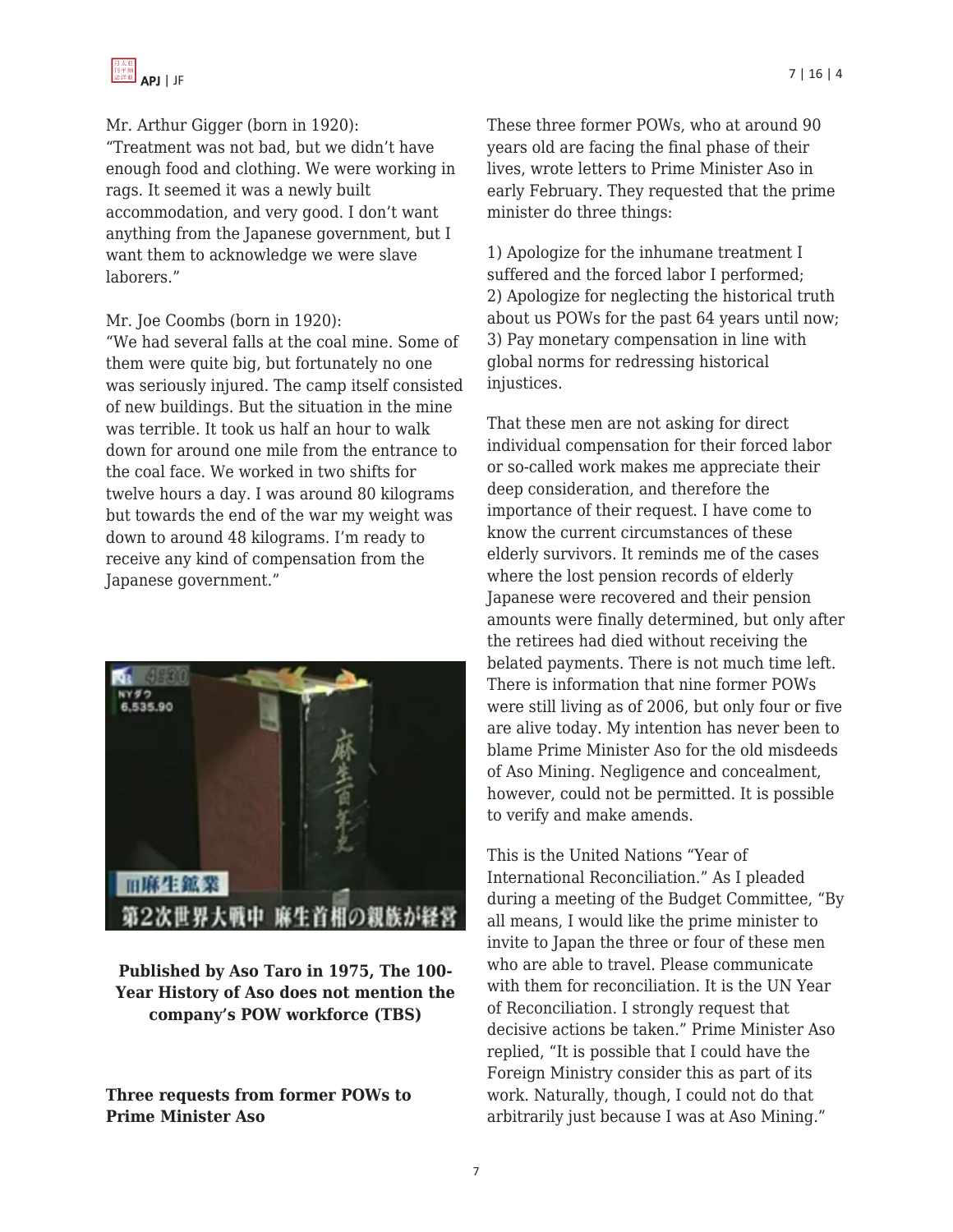

I am not calling for arbitrary action. Because Prime Minister Aso is the person involved, such specific actions would produce symbolic impact. What the former POWs desire most, moreso than money, is Mr. Aso's words. To begin with, I would like him to respond with sincere words to their first and second requests. Proactive efforts concerning hughn right issues, including the POW issue, can greatly enhance the international community's trust in Japan. This is clear from the vigorous reporting by leading Western media even of the acknowledgment of Aso Mining's use of POWs that Prime Minister Aso has already made.

Other remaining issues involving Aso-related companies should be resolved. Japanese and Korean media reported that, during the Japan-South Korea regular conference on the human remains issue held in Seoul in November 2005, South Korean officials requested information about the remains of the Korean laborers who worked at Aso Mining. A children's park that I visited in Keisen-machi in March was once part of Aso Mining's property, and many Korean remains were unearthed there during the course of redevelopment work by the company. Records of Diet proceedings show that then-Prime Minister Nakasone Yasuhiro gave instructions for cooperation regarding the excavation of these remains and the holding of memorial services. Records of the Special Higher Police of the former Home Ministry indicate there were 7,996 Korean-born laborers at Aso Mining. I definitely want the prime minister to pursue "reconciliation of the heart" with these workers and their families.



**Diet member Fujita Yukihisa, who is pressing Prime Minister Aso and the Japanese government to reconcile with wartime forced laborers (TBS)**

Since 2005, Chief Cabinet Secretaries Fukuda and Hosoda have replied at the Diet that the cabinet secretariat would carry out general policy adjustments for issues of postwar settlement. Regarding the current POW issue, however, it is now clear that no governmental adjustment function exists and the Foreign Ministry, which is charged with attending to international affairs, has no constant main bureau. The lack of appropriate maintenance of diplomatic documents for the period lasting from wartime until the San Francisco Peace Treaty also has become evident. Prompt improvement on the part of the Japanese government is required.

## **DPJ Secretary General Hatoyama Yukio questioning Prime Minister Aso in the Diet on January 6, 2009 (English transcript available at end of Michael Bazyler article referenced below)**

A moving wartime episode was recently reported, wherein a Japanese Navy captain rescued more than 400 British soldiers whose